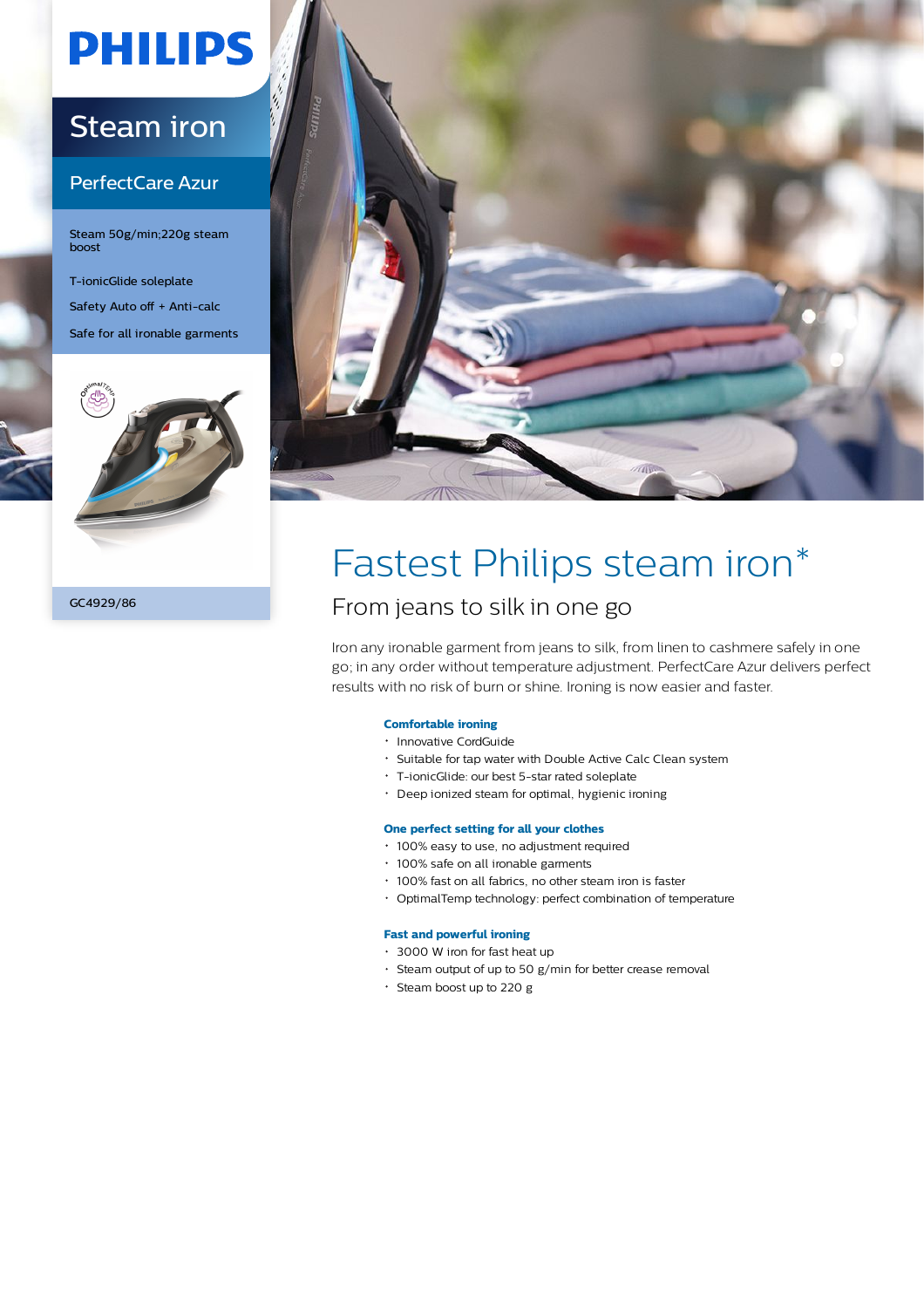# **Highlights**

#### **100% easy to use**



100% easy to use, no adjustment required. You can now iron all ironable garments one after the other, without having to wait or to adjust the iron's temperature dial.

#### **100% safe**



100% safe on all fabrics even the most delicate like silk, cashmere, wool, polyester. Independent iron testing institutes have used PerfectCare on the most sensitive ironable garments and they confirmed the excellence of ironing results.

#### **100% fast**

100% fast to iron, no sorting required. Iron all your garments with more effective steam.

#### **Steam boost up to 220 g**



The steam boost can be used for vertical steaming and tough creases.

#### **Steam up to 50 g/min**



Continuous steam output of up to 50 g/min gives you the perfect amount of steam to efficiently remove all creases.

#### **CordGuide**



The innovative CordGuide simply clicks to your ironing board and guides the cord away while ironing.

### **Suitable for tap water**



PerfectCare Azur steam iron is designed to be used with tap water. Double Active Calc Clean: A smart combination of Calc Pills and a regular Self Clean reduce the scale built-up. For better ironing results we recommend to use deminaralized water. This ensures a consistent steam flow from your iron.

#### **T-ionicGlide soleplate**



T-ionicGlide is Philips most premium soleplate. Delivering a new standard in glide and scratch resistance for OptimalTemp irons. The patented new coating will secure excellent results. The carefully designed shape and vent holes provide an even steam distribution for easy crease removal with the steam iron.

#### **OptimalTemp technology**



The latest revolution in ironing to deliver the perfect combination of steam and temperature. It's made to ensure you with speedy ironing, great results on tough creases, no setting required and safe on all ironable fabrics. The perfect combination of steam and temperature because: 1) Smart Control Processor setting the right temperature 2) HeatFlow technology enabling an even steam and temperature balance.

#### **Deep ionized steam**



The unique composition of ions automatically released into the steam results in an optimal, hygienic ironing on all ironable garments.